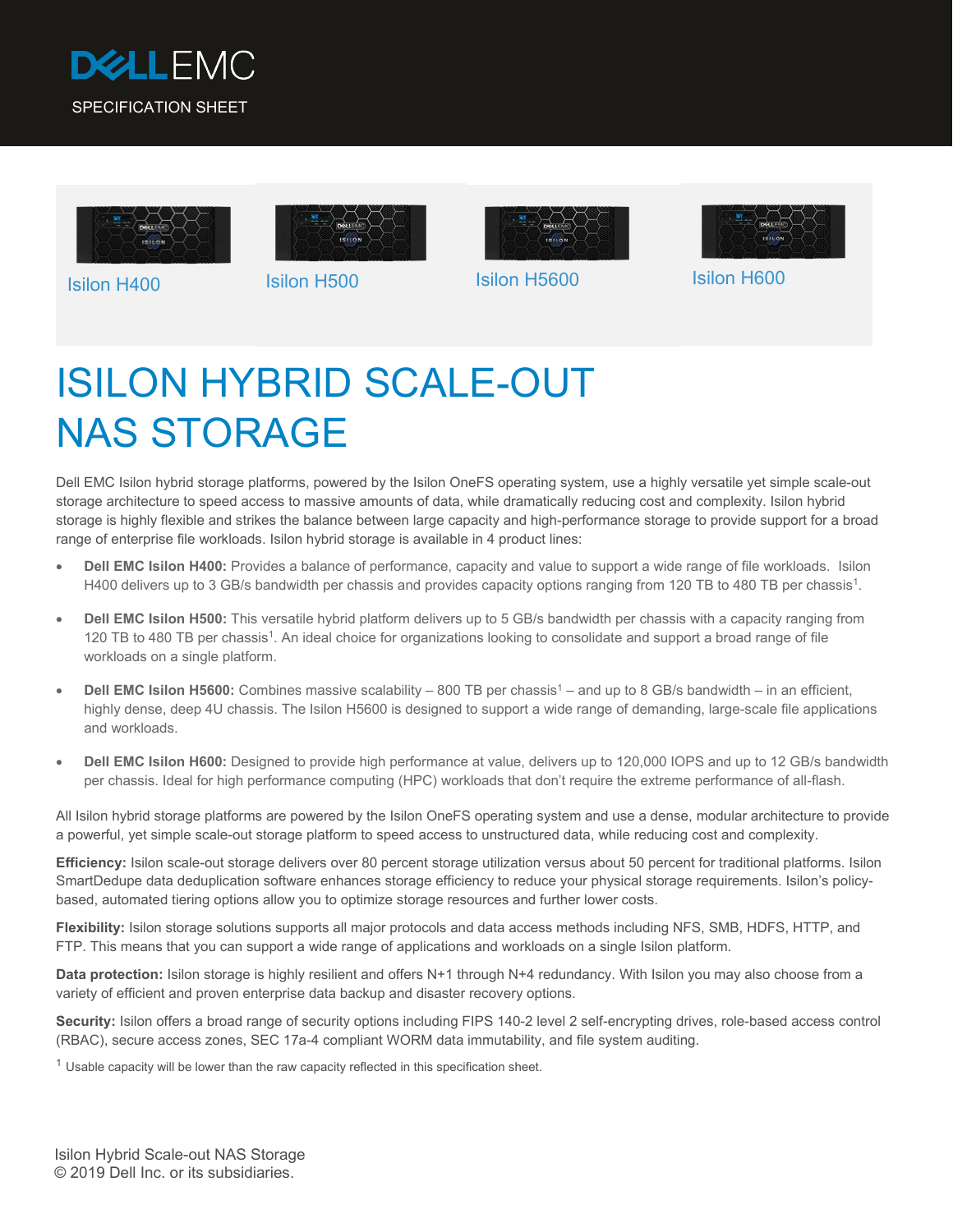## ISILON H400 SPECIFICATIONS

| <b>ISILON H400 ATTRIBUTES &amp; OPTIONS</b>                              | 2 TB HDD       | 4 TB HDD                                                                                                          | 8 TB HDD       |
|--------------------------------------------------------------------------|----------------|-------------------------------------------------------------------------------------------------------------------|----------------|
| CHASSIS CAPACITY <sup>1</sup>                                            | 120 TB         | 240 TB                                                                                                            | 480 TB         |
| HDD DRIVES (3.5" 4KN SATA) PER CHASSIS                                   | 60             | 60                                                                                                                | 60             |
| SELF-ENCRYPTING DRIVE (SED HDD) OPTION                                   | Yes            | Yes                                                                                                               | Yes            |
| <b>OPERATING SYSTEM</b>                                                  |                | Isilon OneFS 8.1 or later except for self-encrypting drive options which require<br>Isilon OneFS 8.1.0.1 or later |                |
| NUMBER OF NODES PER CHASSIS                                              | $\overline{4}$ | $\overline{4}$                                                                                                    | $\overline{4}$ |
| CPU TYPE (PER NODE)                                                      |                | Intel® Xeon® Processor D-1527                                                                                     |                |
| ECC MEMORY (PER NODE)                                                    | 64 GB          | 64 GB                                                                                                             | 64 GB          |
| CACHE (PER NODE) SOLID STATE DRIVES (SSD)<br>(800 GB, 1.6 TB, OR 3.2 TB) | $1$ or $2$     | $1$ or $2$                                                                                                        | $1$ or $2$     |
| SELF-ENCRYPTING DRIVE (SED SSD) OPTION                                   | Yes            | Yes                                                                                                               | Yes            |
| FRONT-END NETWORKING (PER NODE)                                          |                | 2 x 10GE (SFP+)                                                                                                   |                |
| INFRASTRUCTURE (BACK-END) NETWORKING (PER NODE)                          |                | 2 InfiniBand connections supporting QDR links or 2 x 10 GbE (SFP+)                                                |                |
| TYPICAL POWER CONSUMPTION @ 240V (PER CHASSIS)                           |                | 1120 Watts (@25°C)                                                                                                |                |
| MAXIMUM POWER CONSUMPTION @ 240V (PER CHASSIS)                           |                | <b>1560 Watts</b>                                                                                                 |                |
| <b>TYPICAL THERMAL RATING</b>                                            |                | 3800 BTU/hr                                                                                                       |                |

## ISILON H500 SPECIFICATIONS

| <b>ISILON H500 ATTRIBUTES &amp; OPTIONS</b> | 2 TB HDD   | 4 TB HDD                                                                                                          | 8 TB HDD   |
|---------------------------------------------|------------|-------------------------------------------------------------------------------------------------------------------|------------|
| CHASSIS CAPACITY <sup>1</sup>               | 120 TB     | 240 TB                                                                                                            | 480 TB     |
| HDD DRIVES (3.5" 4KN SATA) PER CHASSIS      | 60         | 60                                                                                                                | 60         |
| SELF-ENCRYPTING DRIVE (SED HDD) OPTION      | <b>Yes</b> | <b>Yes</b>                                                                                                        | <b>Yes</b> |
| <b>OPERATING SYSTEM</b>                     |            | Isilon OneFS 8.1 or later except for self-encrypting drive options which require<br>Isilon OneFS 8.1.0.1 or later |            |
| NUMBER OF NODES PER CHASSIS                 | 4          | $\overline{4}$                                                                                                    | 4          |
| CPU TYPE (PER NODE)                         |            | Intel® Xeon® Processor E5-2630 v4                                                                                 |            |
| ECC MEMORY (PER NODE)                       | 128 GB     | 128 GB                                                                                                            | 128 GB     |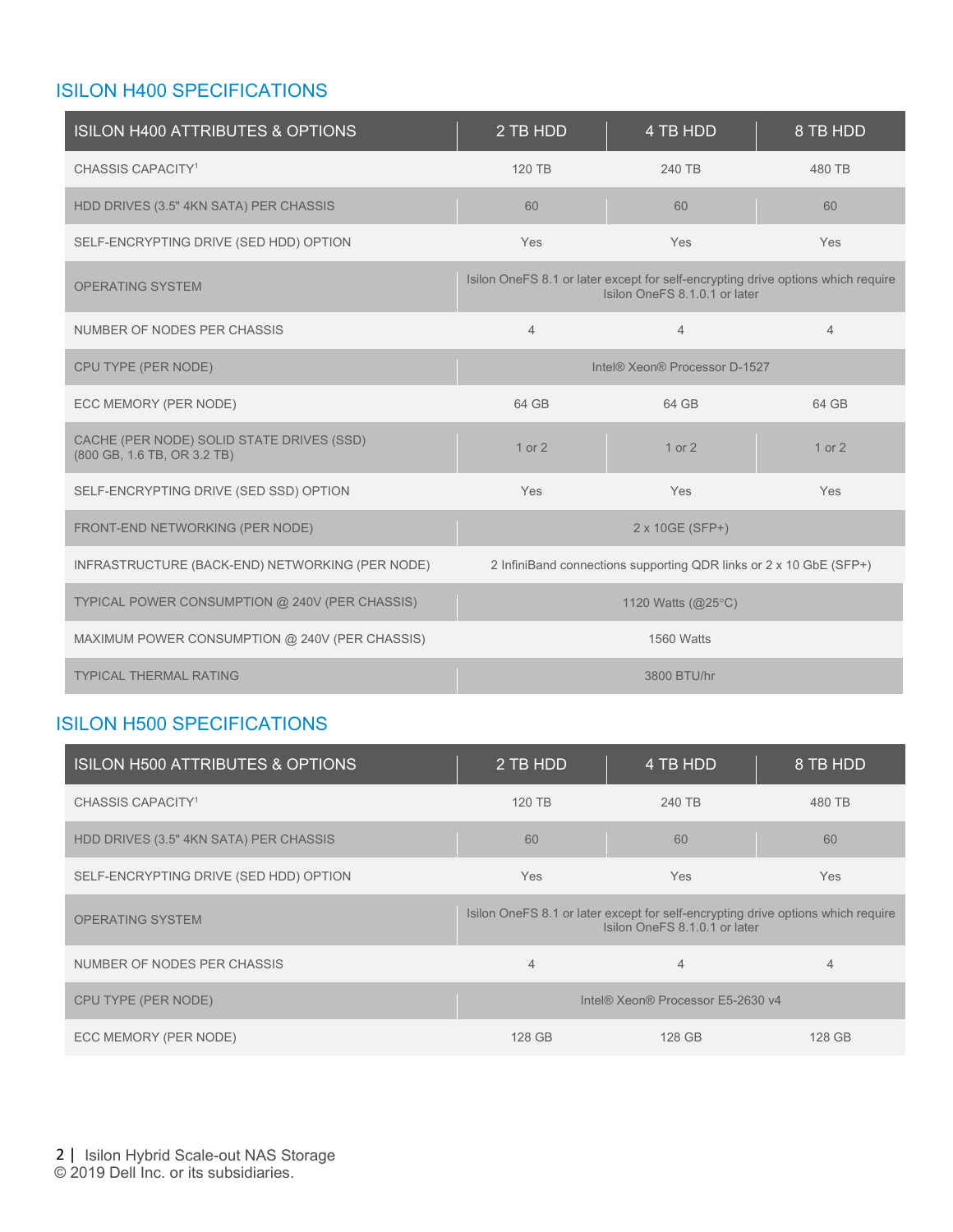| CACHE (PER NODE) SOLID STATE DRIVES (SSD) (1.6 TB, OR<br>$3.2$ TB) | $1$ or $2$                                                         | 1 or $2$                                         | $1$ or $2$ |
|--------------------------------------------------------------------|--------------------------------------------------------------------|--------------------------------------------------|------------|
| SELF-ENCRYPTING DRIVE (SED SSD) OPTION                             | Yes                                                                | <b>Yes</b>                                       | <b>Yes</b> |
| FRONT-END NETWORKING (PER NODE)                                    | $2 \times 10GE$ (SFP+) or $2 \times 40GB$ (QSFP+)                  |                                                  |            |
| INFRASTRUCTURE (BACK-END) NETWORKING (PER NODE)                    | 2 InfiniBand connections supporting QDR links or 2 x 40GbE (QSFP+) |                                                  |            |
| TYPICAL POWER CONSUMPTION @ 240V (PER CHASSIS)                     |                                                                    | 1330 Watts $(\textcircled{a}25^{\circ}\text{C})$ |            |
| MAXIMUM POWER CONSUMPTION @ 240V (PER CHASSIS)                     | 1910 Watts                                                         |                                                  |            |
| <b>TYPICAL THERMAL RATING</b>                                      |                                                                    | 4.540 BTU/hr                                     |            |

## ISILON H5600 SPECIFICATIONS

| ISILON H5600 ATTRIBUTES & OPTIONS                                  | 10 TB HDD                            |
|--------------------------------------------------------------------|--------------------------------------|
| CHASSIS CAPACITY <sup>1</sup>                                      | 800 TB                               |
| HDD DRIVES (3.5" 4KN SATA) PER CHASSIS                             | 80                                   |
| SELF-ENCRYPTING DRIVE (SED HDD) OPTION                             | Yes                                  |
| <b>OPERATING SYSTEM</b>                                            | Isilon OneFS 8.2 or later            |
| NUMBER OF NODES PER CHASSIS                                        | $\overline{4}$                       |
| CPU TYPE (PER NODE)                                                | Intel® Xeon® Processor E5-2680 v4    |
| ECC MEMORY (PER NODE)                                              | 256 GB                               |
| CACHE (PER NODE) SOLID STATE DRIVES (SSD) (1.6 TB, OR<br>$3.2$ TB) | $1$ or $2$                           |
| SELF-ENCRYPTING DRIVE (SED SSD) OPTION                             | Yes                                  |
| FRONT-END NETWORKING (PER NODE)                                    | 2 x 10GE (SFP+) or 2 x 40GbE (QSFP+) |
| INFRASTRUCTURE (BACK-END) NETWORKING (PER NODE)                    | $2 \times 40$ GbE (QSFP+)            |
| TYPICAL POWER CONSUMPTION @ 240V (PER CHASSIS)                     | 1668 Watts $(Q25^{\circ}C)$          |
| MAXIMUM POWER CONSUMPTION @ 240V (PER CHASSIS)                     | 1948 Watts                           |
| <b>TYPICAL THERMAL RATING</b>                                      | 5628 BTU/hr                          |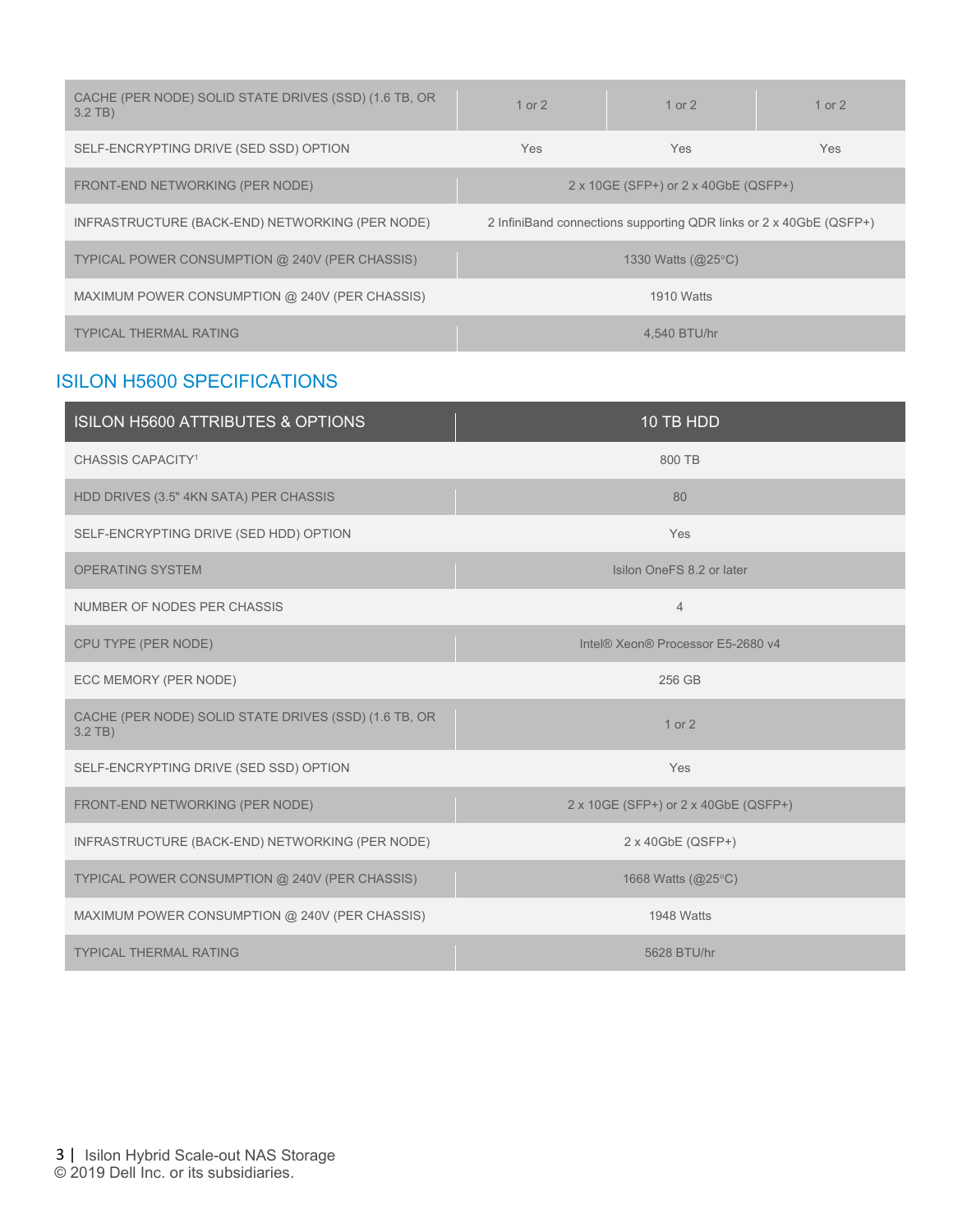## ISILON H600 SPECIFICATIONS

| <b>ISILON H600 ATTRIBUTES &amp; OPTIONS</b>                        | 600 GB SAS                        | 1.2 TB SAS                                                                                                        |
|--------------------------------------------------------------------|-----------------------------------|-------------------------------------------------------------------------------------------------------------------|
| CHASSIS CAPACITY <sup>1</sup>                                      | <b>72 TB</b>                      | 144 TB                                                                                                            |
| SAS DRIVES (2.5" 512N) PER CHASSIS                                 | 120                               | 120                                                                                                               |
| SELF-ENCRYPTING DRIVE (SED (SAS) OPTION                            | Yes                               | Yes                                                                                                               |
| <b>OPERATING SYSTEM</b>                                            |                                   | Isilon OneFS 8.1 or later except for self-encrypting drive options which require<br>Isilon OneFS 8.1.0.1 or later |
| NUMBER OF NODES PER CHASSIS                                        | $\overline{4}$                    | $\overline{4}$                                                                                                    |
| CPU TYPE (PER NODE)                                                | Intel® Xeon® Processor E5-2680 v4 |                                                                                                                   |
| ECC MEMORY (PER NODE)                                              | 256 GB                            | 256 GB                                                                                                            |
| CACHE (PER NODE) SOLID STATE DRIVES (SSD) (1.6 TB, OR<br>$3.2$ TB) | 1 or 2                            | $1$ or $2$                                                                                                        |
| SELF-ENCRYPTING DRIVE (SED SSD) OPTION                             | Yes                               | Yes                                                                                                               |
| FRONT-END NETWORKING (PER NODE)                                    |                                   | 2 x 10GE (SFP+) or 2 x 40GbE (QSFP+)                                                                              |
| INFRASTRUCTURE (BACK-END) NETWORKING (PER NODE)                    |                                   | 2 InfiniBand connections supporting QDR links or 2 x 40GbE (QSFP+)                                                |
| TYPICAL POWER CONSUMPTION @ 240V (PER CHASSIS)                     |                                   | 1700 Watts (@25°C)                                                                                                |
| MAXIMUM POWER CONSUMPTION @ 240V (PER CHASSIS)                     |                                   | 1990 Watts                                                                                                        |
| <b>TYPICAL THERMAL RATING</b>                                      |                                   | 5840 BTU/hr                                                                                                       |

| <b>CLUSTER ATTRIBUTES<sup>2</sup></b> | <b>ISILON H400</b> | <b>ISILON H500</b> | <b>ISILON H5600</b> | <b>Isilon H600</b> |
|---------------------------------------|--------------------|--------------------|---------------------|--------------------|
| NUMBER OF CHASSIS <sup>2</sup>        | 1 to 63            | 1 to 63            | 1 to 63             | 1 to 63            |
| NUMBER OF NODES <sup>2</sup>          | 4 to 252           | 4 to 252           | 4 to 252            | 4 to 252           |
| CLUSTER CAPACITY <sup>1,2</sup>       | 120 TB to 30.2 PB  | 120 TB to 30.2 PB  | 800 TB to 50.4 PB   | 72 TB to 9.0 PB    |
| RACK UNITS <sup>2</sup>               | 4 to 252           | 4 to 252           | 4 to 252            | 4 to 252           |

 $1$  Usable capacity will be lower than the raw capacity reflected in this specification sheet.

<sup>2</sup> Cluster attributes in this table are based on use of Isilon OneFS 8.2 which supports up to 252 nodes in a single cluster.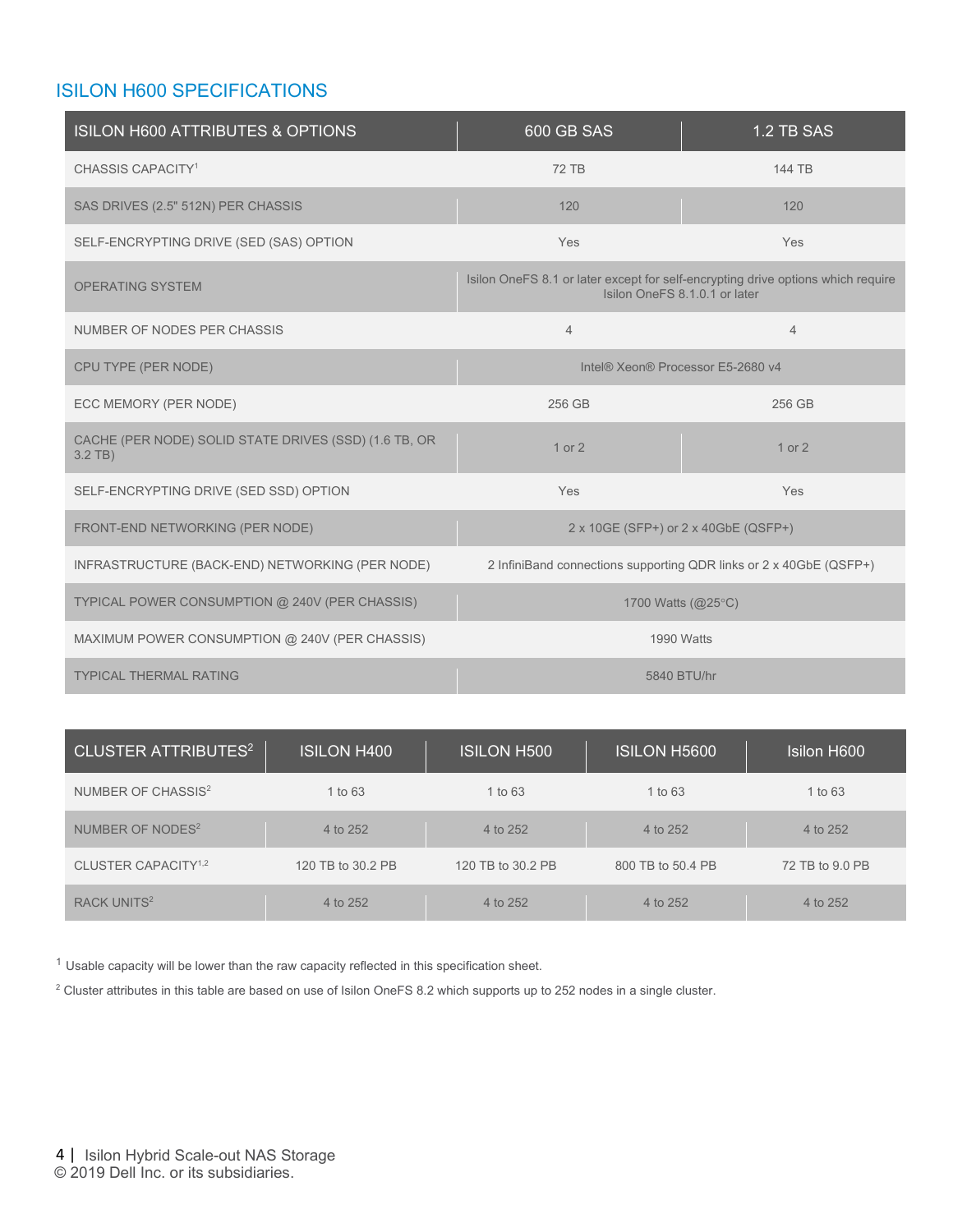#### PRODUCT ATTRIBUTES

| <b>SCALE-OUT ARCHITECTURE</b> | Distributed, fully symmetric clustered architecture that combines modular storage with Isilon<br>intelligent software                                                                    |
|-------------------------------|------------------------------------------------------------------------------------------------------------------------------------------------------------------------------------------|
| <b>MODULAR DESIGN</b>         | 4 self-contained nodes include compute assembly and storage media in a 4U rack-mountable<br>chassis. Integrates easily into existing Isilon clusters                                     |
| <b>OPERATING SYSTEM</b>       | Isilon OneFS distributed file system: creates a cluster with a single file system and single global<br>namespace; fully journaled, fully distributed, globally coherent write/read cache |
| <b>HIGH AVAILABILITY</b>      | No single point of failure; self-healing design protects against disk or node failure; includes back-end<br>intra-cluster failover                                                       |
| <b>SCALABILITY</b>            | With Isilon OneFS 8.2 and higher, Isilon clusters scale from 4 to 252 nodes in a single cluster. Add an<br>additional chassis to scale performance and capacity in about a minute.       |
| <b>DATA PROTECTION</b>        | FlexProtect™ file-level striping with support for N+1 through N+4 and mirroring data protection<br>schemes                                                                               |
| <b>DATA REPLICATION</b>       | SyncIQ® fast and flexible file-based asynchronous replication                                                                                                                            |
| <b>DATA RETENTION</b>         | SmartLock® policy-based retention and protection against accidental deletion                                                                                                             |
| <b>SECURITY</b>               | File system audit capability to improve security and control of your storage infrastructure and address<br>requlatory compliance requirements                                            |
| <b>EFFICIENCY</b>             | SmartDedupe data deduplication option, which can reduce storage requirements by up to 35 percent                                                                                         |
| AUTOMATED STORAGE TIERING     | Policy-based automated tiering options, including Isilon SmartPools and CloudPools software, to<br>optimize storage resources and lower costs                                            |
| NETWORK PROTOCOL SUPPORT      | NFSv3, NFSv4, NFS Kerberized sessions (UDP or TCP), SMB1 (CIFS), SMB2, SMB3, SMB3-CA,<br>Multichannel, HTTP, FTP, NDMP, SNMP, LDAP, HDFS, ADS, NIS reads/writes                          |

 $1$  Usable capacity will be lower than the raw capacity reflected in this specification sheet.

#### ENVIRONMENTAL SPECIFICATIONS

Isilon H400 and Isilon H500: Dual-redundant, hot-swappable 1050W (low line) 1100W (high line) power supplies with power factor correction (PFC); rated for input voltages 90 - 130 VAC (low line) and 180-264 VAC (high line)

POWER SUPPLY

Isilon H5600 and H600: Dual-redundant, hot-swappable 1450W power supplies with power factor correction (PFC); rated for input voltage 180 – 265 VAC (optional rack mount step-up transformer for 90-130 VAC input regions)